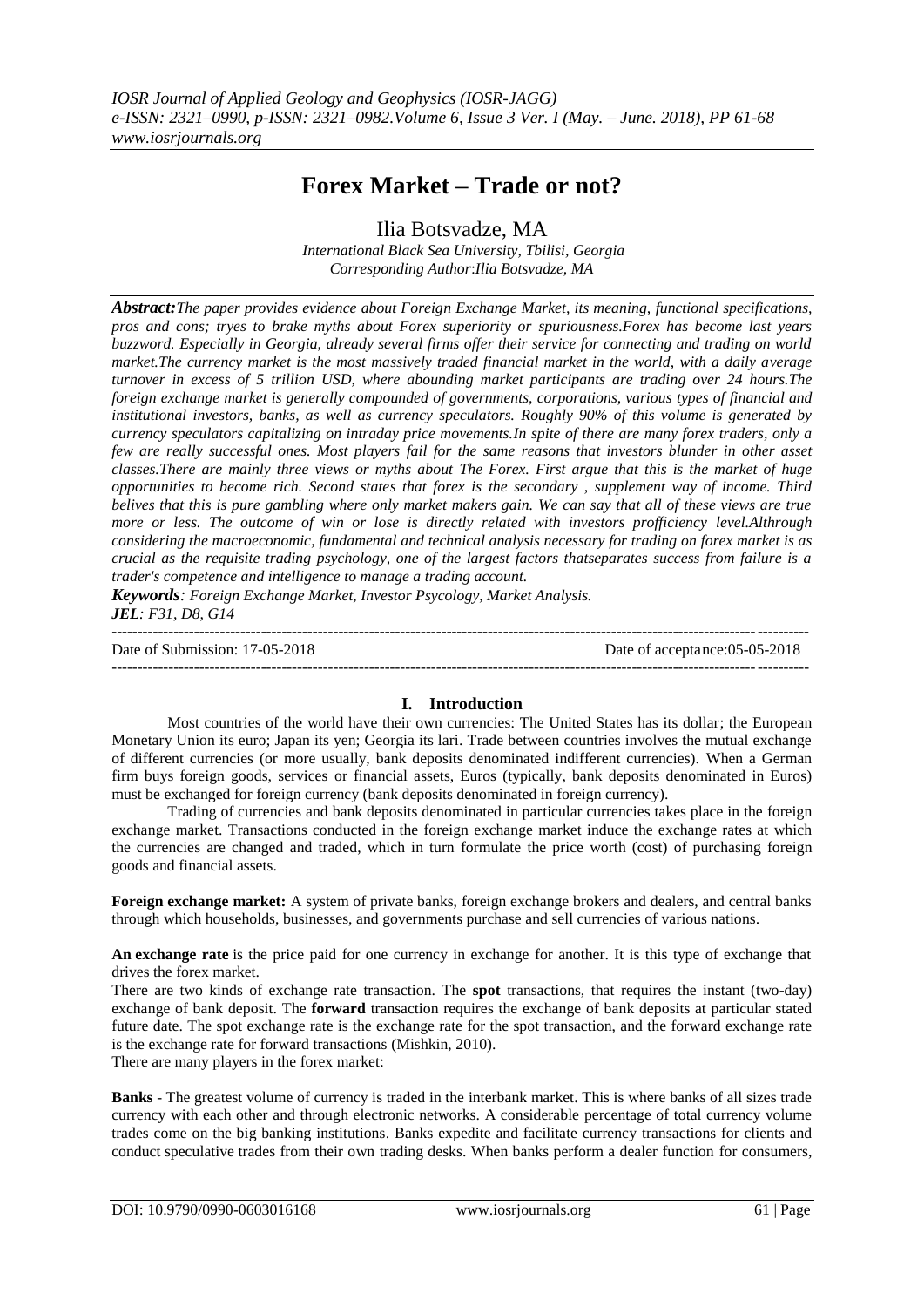the [bid-ask spread](http://www.investopedia.com/terms/b/bid-askspread.asp) is counted the bank's [profit.](http://www.investopedia.com/terms/p/profit.asp) Speculative currency trades are targeted to make a profit on currency fluctuations.

**Central Banks** - Central banks are extremely important players in the forex market. [Open market](http://www.investopedia.com/terms/o/openmarketoperations.asp)  [operations](http://www.investopedia.com/terms/o/openmarketoperations.asp) and interest rate policies of central banks influence currency rates to a very large extent. Central banks are responsible for fixing forex market and maintain desired exchange rate regime by which a currency will trade in the open market. The types of exchange rate regimes are: [floating,](http://www.investopedia.com/terms/f/floatingexchangerate.asp) fixed and [pegged.](http://www.investopedia.com/terms/p/pegging.asp)

Generally the actions conducted by the central bank in the forex market is aimed to stabilize or maintain the competitiveness of that nation's economy. Central banks can engage in currency interventions to make their currencies appreciate or depreciate

**Investment Managers and Hedge Funds** - Professional portfolio managers and hedge funds represent the second-biggest players after banks in the forex market. Investment managers trade various currencies for big accounts such as pension funds and mutual funds. Also they purchase and sell currencies to trade foreign securities in managing of international portfolios. Investment managers may also make speculative forex trades[.Hedge funds](http://www.investopedia.com/terms/h/hedgefund.asp) are making mostly speculative currency trades as well.

**Corporations** –Companies and firms committed with importing and exporting conduct forex transactions to pay for goods and services. Consider the example of a French airplane producer that imports American components and sells the final goods in China. After the final sale is made, the Chinese yuan must be converted back to euros. The French firm must exchange euros for dollars to purchase the American components.Companies trade on forex to hedge the risk associated with foreign currency translations. So French firm might purchase American dollars in the [spot market,](http://www.investopedia.com/terms/s/spotmarket.asp) or enter into a [currency swap](http://www.investopedia.com/terms/c/currencyswap.asp) agreement to obtain dollars in advance of purchasing components from the American company with the goal to mitigate foreign currency exchange risk.

**Individual Investors** - The volume of trades conducted by [individual](http://www.investopedia.com/terms/r/retailinvestor.asp) investors is very low compared to the big banks and other financial institutions. But this sector is growing rapidly in popularity. Retail investors base currency trades on a combination of [fundamentals](http://www.investopedia.com/terms/f/fundamentals.asp) (interest rate parity, inflation rates, monetary policy expectations, etc.) and [technical](http://www.investopedia.com/terms/t/technicalanalysis.asp) factors (support, resistance, technical indicators, price patterns) (Rime, 2013).

Forex market participants trade currencies for various reasons. Speculative trades - executed by banks, financial institutions, hedge funds and individual investors - are mainly profit motivated. Central banks participate in forex markets for fulfillment of [monetary policy,](http://www.investopedia.com/terms/m/monetarypolicy.asp) exchange regime setting, and currency intervention. Corporations trade currency for global business operations and to hedge risk.

The resulting association and collaboration of foreign exchange traders is a highly liquid.It has become a global market that impacts business around the world. Exchange rate fluctuations are considerable factor in [inflation,](http://www.investopedia.com/terms/i/inflation.asp) comprehensive corporate earnings and the [balance of payments](http://www.investopedia.com/terms/b/bop.asp) account for each country. For instance, the [cargo](http://www.investopedia.com/terms/c/currencycarrytrade.asp) [tradeh](http://www.investopedia.com/terms/c/currencycarrytrade.asp)ighlights how market participants and players influence exchange rates that, in turn, have spillover effects on the global economy.

The aim of a trade, fulfilled by banks, other financial institutions, hedge funds, investment managers and individual investors, is devised to capture differences in yields across currencies. It is the chain of borrowing low-yielding currencies and using them to purchase high-yielding currencies. For example, if the British pound has a low yield, market participants would sell it and purchase a higher yield currency. When interest rates changes and begins to fall in GB related to other countries, the investors sell their higher yielding investments. This may result in a broad decrease in global equity prices (Ronner, 2011).

# **II. Overview Of The Foreign Exchange Market**

The [foreign exchange](http://www.investopedia.com/terms/f/foreign-exchange.asp) market is the largest and most liquid financial market in the world. The currency exchange market is several times bigger than the stock market. According to the Bank for International Settlementssurvey 2013, foreign-exchange trading increased to an average of \$5.3 trillion a day and to indicate more precisely this averages out to be \$220 billion per hour. The foreign exchange market is generally compounded of governments, corporations, various types of financial and institutional investors, banks, as well as currency speculators. Roughly 90% of this volume is generated by currency speculators capitalizing on intraday price movements.

Contrary the stock and futures market that are located in central physical exchanges, the [Foreign](http://www.brainshark.com/fxcm/vu?pi=636630765)  [exchange market](http://www.brainshark.com/fxcm/vu?pi=636630765) is an over the counter market, decentralized and completely electronically. Banks from Hong Kong to Zurich and from London to New York are trading on forex market during 24 hours. Nevertheless most investors are familiar with the stock market, they can't imagine how small in volume it is in relation to the Forex market.

.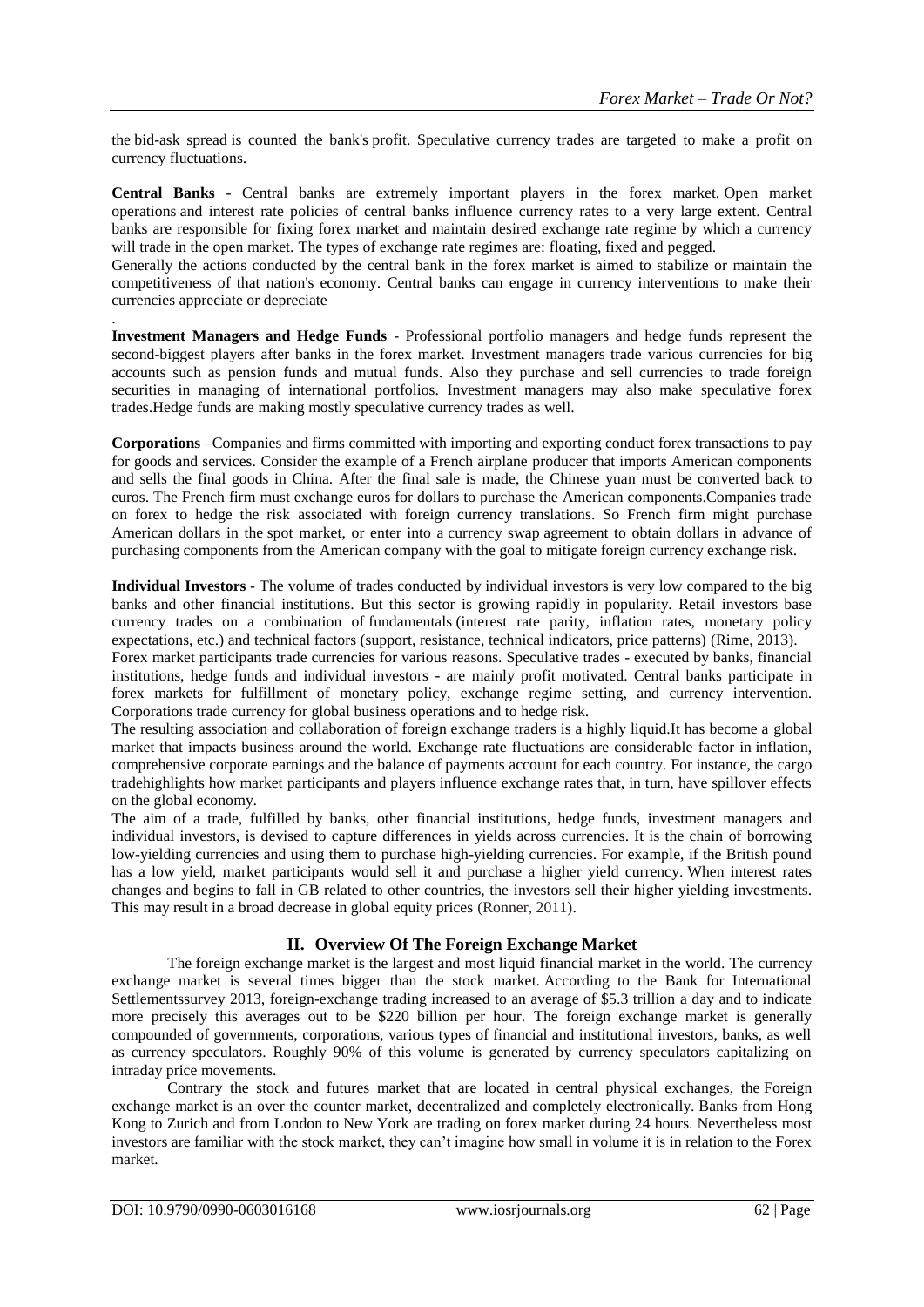

According to the diagram above, is highlighted forex market's \$5.3 trillion per day trading volume outwards the equities and futures markets together. The New York stock exchange needs thirty days of trading to equal one day of forex trading!

Traders from other markets are attracted to the forex because of this extremely high levels of liquidity. Liquidity is crucial as it empowers traders to change positionsat with ease 24 hours a day 5 days a week. It allows large trading volumes to enter and exit the market without the large fluctuations in price that would happen in less liquid market. This means that any time on the market you can find desired buyer or seller. Such liquidity flows from one [trading session](http://www.dailyfx.com/forex-education/freshman/forex-articles/2012/08/23/FX_Markets_The_Three_Major_Trading_Sessions.html) to another and one currency pair to another.



As the most traded currency, the US dollar makes up 85% of forex trading volume. At nearly 40% of trading volume, the [euro](http://www.dailyfx.com/eur) is ahead of the third place [Japanese yen](http://www.dailyfx.com/jpy) that takes almost 20%. As the trading volume is mainly concentrated in the US Dollar, Euro and Yen, traders can target their attention just on the major pairs. The permanent greater liquidity found in the forex market is very helpful and facilitates the technical analysis and charting methods.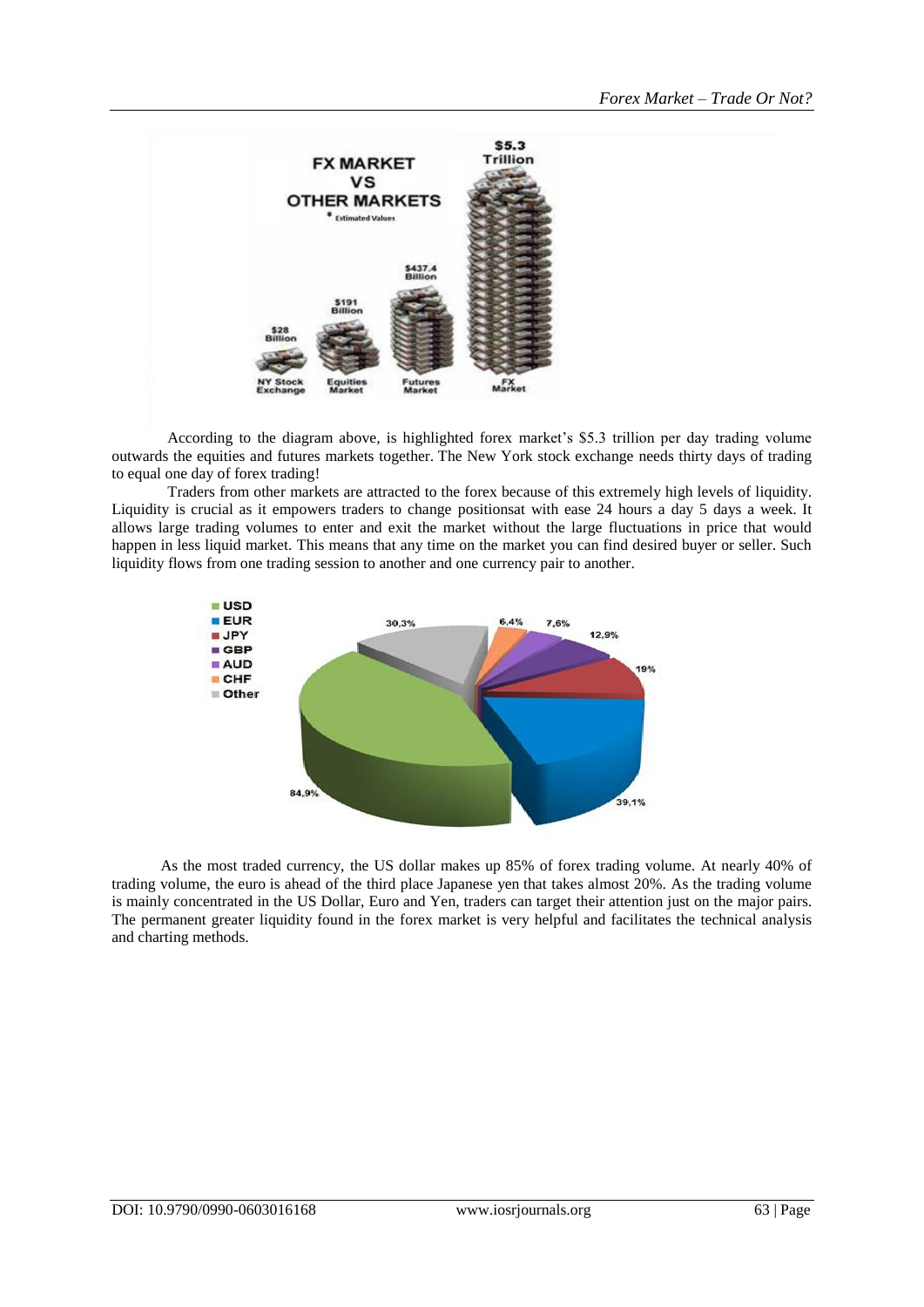| Rank           | Name                                | <b>Market share</b> |
|----------------|-------------------------------------|---------------------|
| 1              | Deutsche Bank                       | 14.57%              |
| $\overline{2}$ | <b>Exerciti</b> Citi                | 12.26%              |
| 3              | <b>BHS</b> Barclays Investment Bank | 10.95%              |
| $\overline{4}$ | <b>LE</b> UBS AG                    | 10.48%              |
| 5              | <b>BHS</b> HSBC                     | 6.72%               |
| 6              | <b>WELL</b> JPMorgan                | 6.6%                |
| $\overline{7}$ | <b>图像 Royal Bank of Scotland</b>    | 5.86%               |
| 8              | <b>Credit Suisse</b>                | 4.68%               |
| 9              | Morgan Stanley                      | 3.52%               |
| 10             | Goldman Sachs                       | 3.12%               |

Finally, the size, super liquidity and volume of the forex market make it the excellent trading market. The liquidity facilitates and enables traders to sell and buy currencies immediately. This is why traders from all different asset classes are turning to the Forex market (Blank, 2013).

Like any other market, also the forex market is quided by supply and demand forces: If buyers exceed sellers (high demand), prices go up and if sellers outnumber buyers (high supply), prices go down.

The following factors can influence exchange rates: National economic performance, central bank policy, interest rates, trade balances (imports and exports), political factors (elections and policy changes), market passion (expectations and rumours), unforeseen events (terrorism and natural disasters). Despite all these factors, the global forex market is more stable than stock markets; exchange rates change slowly and by small amounts.

#### **III. Advantages And HazardsOf Forex Trading**

Currency trading has become increasingly accessible to (and popular with) individual traders with the widespread availability of online trading platforms.

The following factors make the Forex market look particularly attractive for financial speculators:

#### **3.1 Market volume and Liquidity**

The currency market is the most heavily traded financial market in the world, with a daily average turnover in excess of US\$5 trillion. With so many market participants trading over 24 hours, the currency markets are more liquid than any other financial market. The volume of foreign exchange-related transactions is significantly higher than that of other markets, which –excluding other factors – eliminates the possibility that some market participants may forge any meaningful alliance to disrupt the market and also enhances the accuracy of technical analysis applied to currency exchange rates.

#### **3.2 Market stability**

The impressive trading volumes of the Forex market and the traders' concentration on practical, rational business-oriented goals mitigate risks associated with violent price movements. Nonetheless, the market is by no means inert and responds immediately to global political and economic events.

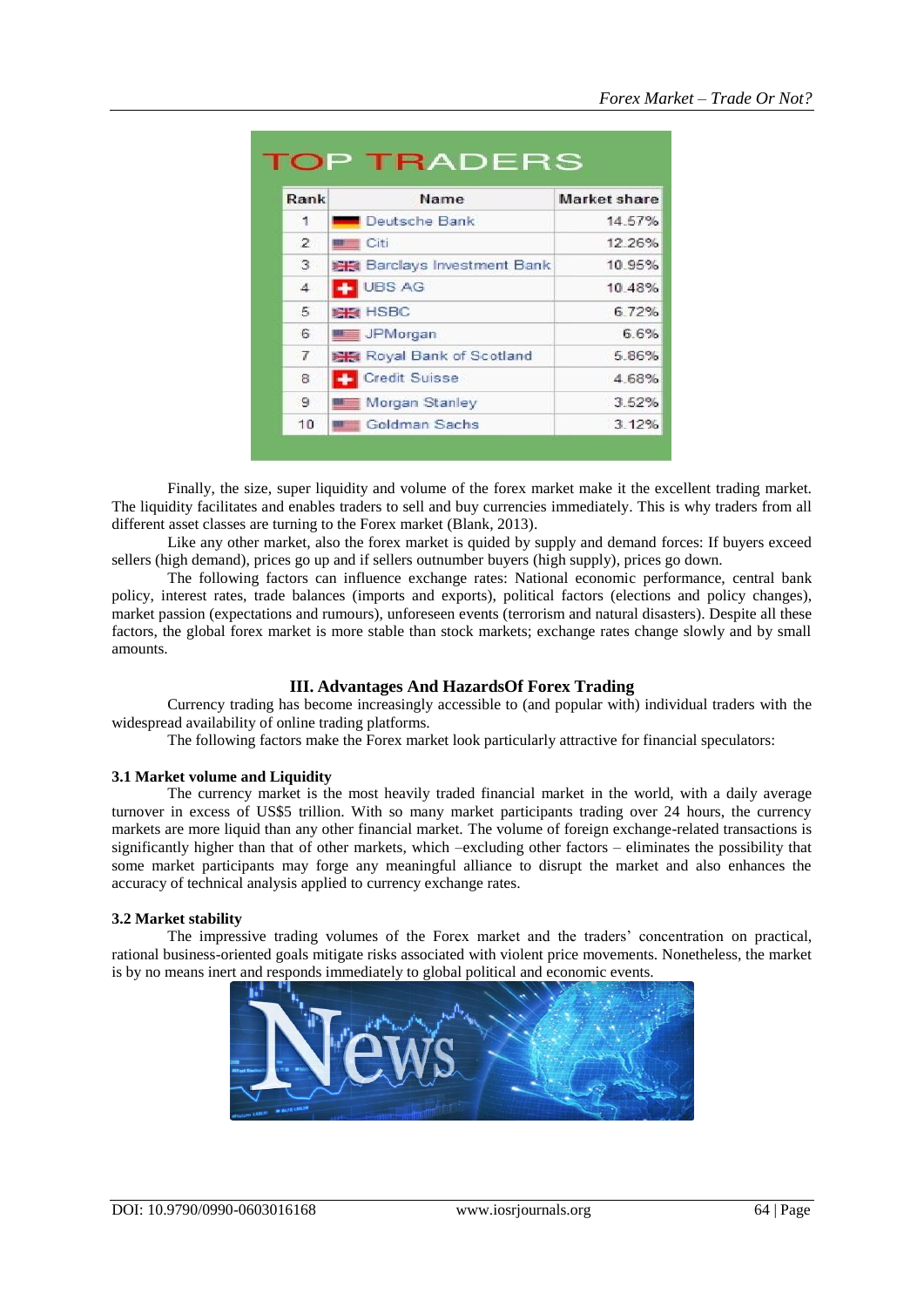#### **3.3 Round-the-clock trading**

Forex market is an over-the-counter (OTC) market, which means that trades take place electronically not through a centralized exchange. Forex trading takes place around the world, whenever the markets are open. Trades can be executed almost round-the-clock, except on weekends and holidays, with market activity not abating at any time of the day thanks to differences in time zones in Australian, Asian, European, and North American economic areas. Compared to any other financial markets, on forex market players can react to the currency movements caused by economic, political and social events as they occur without having to wait for markets to open. The currency markets offer price volatility 24 hours a day so whatever your trading strategy, you could find numerous trading opportunities. Also this means that the markets are constantly moving and incentives quickly changing, consequently more efforts are needed on monitoring your positions and using the appropriate [risk management tools.](http://www.cmcmarkets.co.nz/en/trading-platforms/executing-a-trade)



#### **3.4 Electronic trading**

Any market participant who signs an agreement with a Forex broker can trade either at a dealing center, or at home, via phone or any Internet-connected computer. Actually, anyone can trade on the Forex market whenever and wherever likes.

#### **3.5 Margin trading**

This means that a market participant can trade lots, whose cumulative value can substantially exceed (sometimes by hundreds of times) his or her own capital. The most important feature of this trading technique is that long positions (when investor believes that the value will go up) and short positions (when investor believes that the value will go down) yield aproximatelly the same results.

Forex is traded using [margin,](http://www.cmcmarkets.co.nz/en/cfd-trading/cfd-trading-costs/margin) starting from 0.20% with CMC Markets, which could be referred to as 500:1 leverage. Margin trading can be the effective use of your initial capital due to you only have to provide a percentage of the overall value of your position, while acquiring full exposure to the market. In effect, you are increasing your profit and loss potential. For example, with \$100 as position margin, you could enter a position that has an overall value of \$50,000. Also that increased leverage enhances losses as well as profits. Additionally, markets can move against you and losses can exceed your initial deposit due to rapid price movements (Rubin, 2015).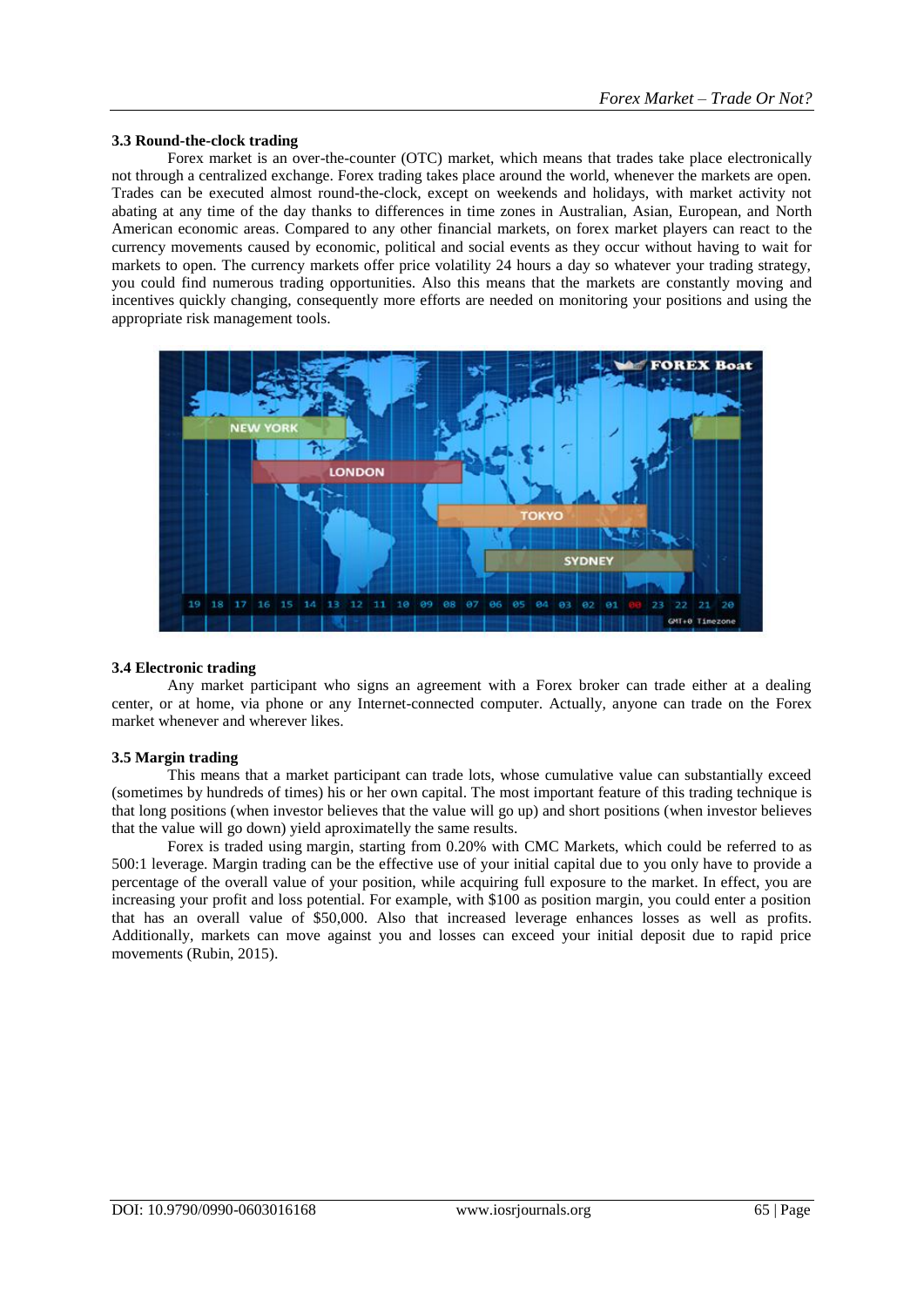

### **3.6 Forex Market Trading Hazards**

[The foreign exchange](http://www.investopedia.com/walkthrough/forex/getting-started/default.aspx) market is the bigest and operative market in the world, but in spite of there are many forex traders, only a few are really successful ones. Most players fail for the same reasons that investors blunder in other asset classes. The huge amount of [leverage\(](http://www.investopedia.com/terms/l/leverage.asp)use of the borrowed capital) to increase the potential return on investments, which is provided by the market, and the relatively low level of [margin](http://www.investopedia.com/terms/m/margin.asp) requirements when trading currencies, deny traders the opportunity to make numerous low-risk mistakes. Based on specific factors related to the trading currencies can cause some players to expect higher and not realistic returns than the market can actually offer, or to bear more risk than they would when trading in other markets.

Those are the most common mistakes can keep traders from achieving their investment goals:

**Not Maintaining Trading Discipline** *-* The most common mistake any trader can make is letting emotions control trading decisions. Becoming a successful forex trader is related with catching a few big wins while incurring many smaller losses. Experiencing many losses is difficult to handle emotionally and requires a trader's patience and confidence. Handling and controlling the emotion is reached by trading within a wellconstructed trading plan that assists in [maintaining trading discipline.](http://www.investopedia.com/articles/trading/02/110502.asp)

**Trading Without a Plan**- The first step in achieving success in trading on forex market is to set up and follow a trading plan. The successful trader trades with a documented plan that includes [risk management](http://www.investopedia.com/terms/r/riskmanagement.asp) and money management rules and the anticipated expected return on [investment.](http://www.investopedia.com/terms/r/returnoninvestment.asp) Having and following to a strategic trading plan enables investors evade some of the most common trading pitfalls; trading on forex market without having a plan is the same as playing roulette against casino.

**Failing to Adapt to the Market**–Of course it is vitally important having a plan for every trade. Conducting [scenario analysis](http://www.investopedia.com/terms/s/scenario_analysis.asp) and planning the moves and countermoves for every potential market situation can seriously reduce the risk of large, unexpected losses. But like on a battlefield, also on the market situation frequently changes, it presents new opportunities and risks. The most successful players adapt to market changes and modify their strategies to conform to them. Successful traders plan for low probability events and are rarely surprised if they occur. Continuousself-education and adaptation process the changes, enables traders to stay ahead of the pack and find new and creative ways to profit from the evolving market.

**Having Unrealistic Expectations**- No important what other traders or anyone says, trading on forex market is not a getting rich in an immediate way. It is very important to become proficient enough and parallelly accumulate gains while following the market stream. Success requires enormous efforts to master the strategies adapted to market changes. The main job of the trader is to follow the market stream and catch fat fish as opportunity is presented; but follow up when it is up-warded and do same when down-warded. Trying to "force" the market to provide abnormal returns usually results in traders risking more capital than warranted by the potential profits. Having unrealistic expectations results in undoubted losses. Unrealistic trade strategies or "I want to be like this" attitudes respond to gamble on unrealistic gains means abandoning risk and money management rules that are designed to prevent market remorse.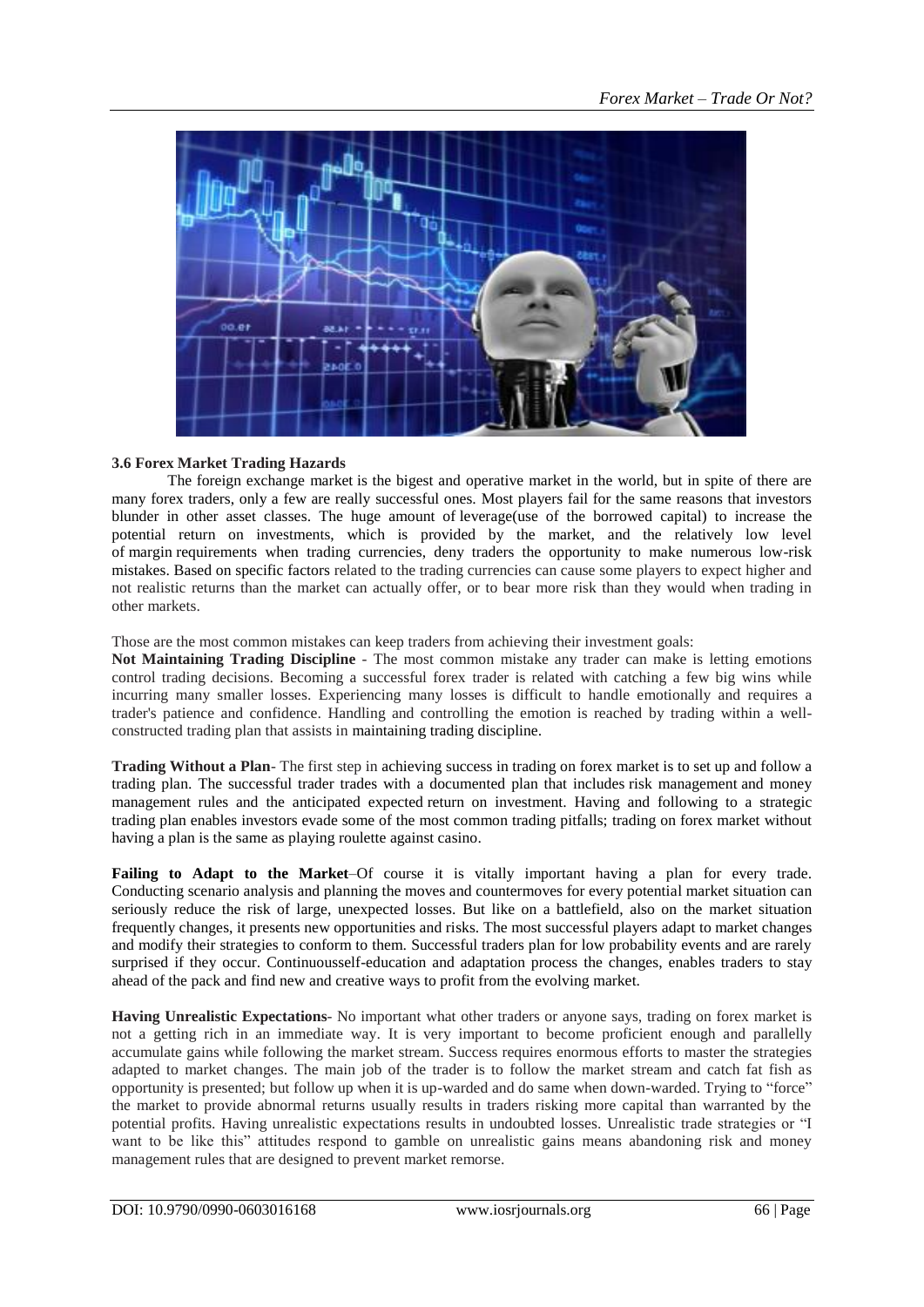**Poor Risk and Money Management**–Risk evaluation and management part in trading strategies is very crucial. Before acquiring enough competence some protection and risk mitigation tactics such as using [stop losses](http://www.investopedia.com/terms/s/stop-lossorder.asp) and similar tools is very helpful. At any given time, successful traders should know exactly how much of their investment capital is at risk and matched with projected profit are satisfied or not. As the trading account becomes bigger, risk management becomes more important. Risk [diversification](http://www.investopedia.com/terms/d/diversification.asp) of trading strategies and currency pairs, with the relevant position sizing, can shield a trading account from irremediable losses. Superior traders will segment their accounts into separate risk/return [tranches,](http://www.investopedia.com/terms/t/tranches.asp) where only a small portion of their account is used for high-risk trades and the balance is traded conservatively. Well designed risk management and asset allocation strategy will ensure that low-probability events and broken trades cannot devastate player's trading account.

**Managing Leverage**- [Leverage provides traders with an opportunity](http://www.investopedia.com/articles/forex/07/forex_leverage.asp) to enhance returns. But leverage and the commensurate financial risk is a double-edged sword that amplifies the downside as much as it adds to potential gains. The forex market allows traders to use huge amount of leverage, in some cases even 500:1, which can be the base of big trading gains in some cases, but also wasting losses in others.

Generally, many professional traders operate using 2:1 leverage, which includes trading one standard [lot](http://www.investopedia.com/terms/l/lot.asp) (\$100,000) for every \$50,000 in their trading accounts. Also one [mini lot](http://www.investopedia.com/terms/m/mini-lot.asp) (\$10,000) for every \$5,000 and one micro lot (\$1,000) for every \$500 of account value. The amount of leverage is related to the amount of [margin](http://www.investopedia.com/terms/m/margin.asp) that brokers require for each trade. Margin is like a deposit that investor makes to compensate the broker from potential losses on a trade. The bank unites and pools all those margin deposits into one very large margin deposit that it uses to make trades with the [interbank market.](http://www.investopedia.com/terms/i/interbankmarket.asp) If on the trade something goes wrong, then the broker sends to the investor the [margin call,](http://www.investopedia.com/terms/m/margincall.asp) where brokers demand additional cash deposits; if such additional money is not provided, broker will sell the position at a loss to mitigate further losses or recoup their capital (so banks never have losses).

The core reason due to most forex traders fail is that they are [undercapitalized\(](http://www.investopedia.com/terms/u/undercapitalization.asp)not having enough capital) in relation to the size(using large leverage) of the trades they make. Those all are emotions, either greed or the prospect of controlling huge amounts of money with only a small amount of capital that captures forex traders to take on huge and reckless financial risk. For example, at a 100:1 leverage (mainly common leverage ratio), it only takes a -1% change in price to result in a 100% loss, when your capital totally evaporates (Stammers, 2014).

While the forex market is less volatile in the long term than the equity market, it is difficult to resist periodic losses and the negative effect of those losses especially with high leverage levels, a disaster is to happen. Also the forex market is driven and contains a significant level of [macroeconomic](http://www.investopedia.com/terms/m/macroeconomics.asp) and political risks that can be the base of short-term pricing volatilities and could play havoc with the value of certain currency pairs.

# **IV. Conclusion**

Forex Market – a huge virtual economic area in which the world's most popular currency pairs are presented: euro-dollar, dollar-yen, pound-dollar, and others. This global electronic currency exchange is not considered by the exchange, but it is the largest financial market. It is up to the events that occur in it, depends on the euro today, the dollar tomorrow – and indeed all the major courses of national currencies.

On the Forex market the big players (central and commercial banks, investment and insurance companies, etc.) make the exchange of one currency for another, and this is used for this amount of money, which instantly creates a significant movement in the market: the price of one currency starts to increase relative to the other. This leads to the fact that a pair of quotation changes.

In its terminals such processes can watch individual traders – those who want to capitalize on increasing or decreasing prices. They look at the chart of the currency pair, analyze and, as a result, offer a deal to buy or sell. At this point, they become speculators Forex market. If their prediction was correct and the price of the pair (the quote) went where they thought through some time traders can close the deal and see your trading account profits. From account you can immediately withdraw, and you can continue to trade and make money.

Of course, trading is a very risky business. Each broker warned its clients that the financial market can lose the invested funds. After all, not everyone can be calculated and analyzed: there are those of force majeure, as an intervention, the gap, the sudden news that may adversely affect the already open transaction.

But that never stopped traders. Anyway, with the risk linked to virtually all the events of our lives, and Forex – this is a great opportunity to earn a decent amount of money wherever there is access to the Internet at home, at the office, in the village, or even the sea. Trades available around the clock from Monday to Friday.

Another indisputable advantage of this type of activity that you will always be aware of economic and political news. This will help you, in time, learn to understand how the market might react to an event, and benefit from the most direct benefit.